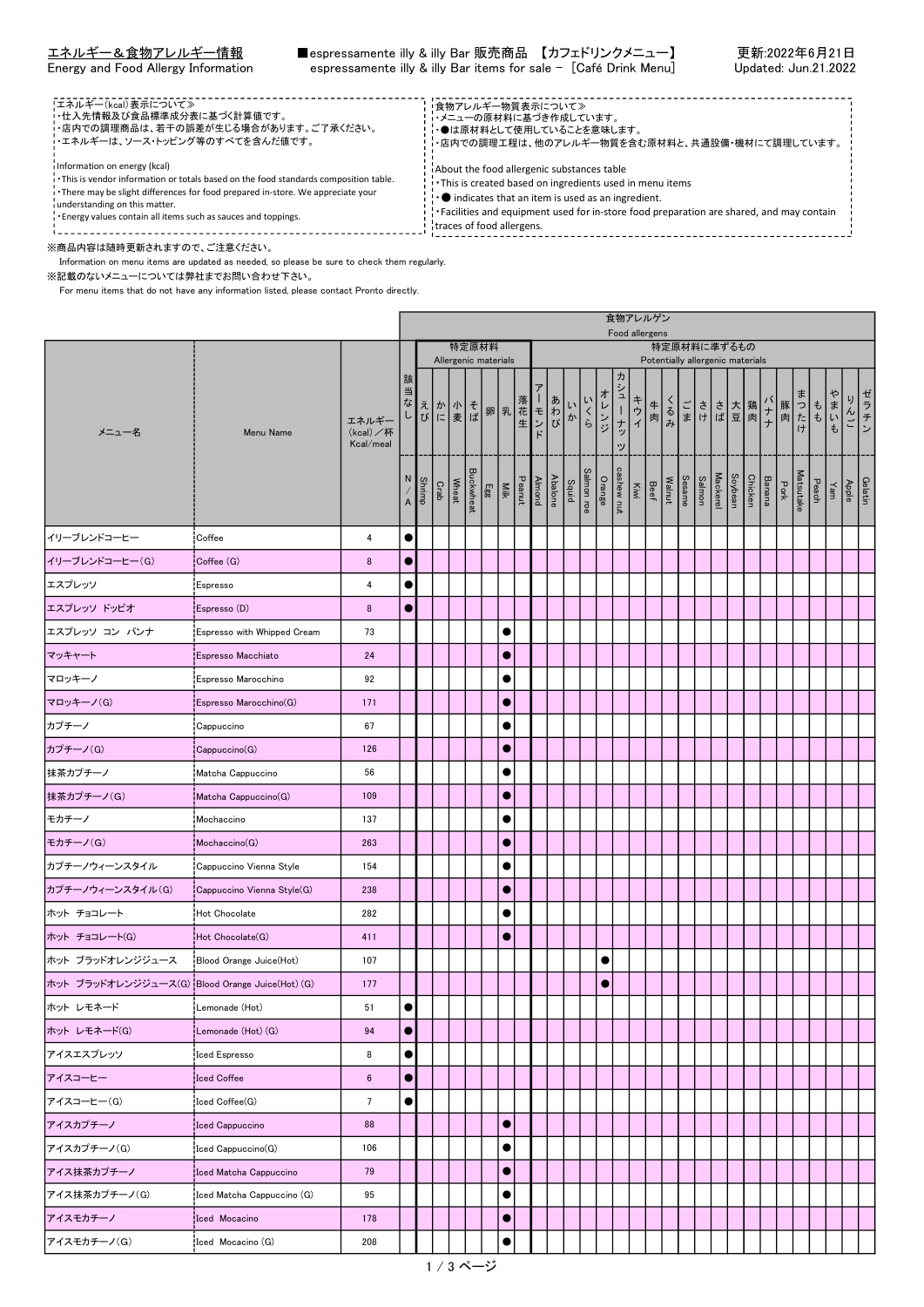| !エネルギー(kcal)表示について≫<br>!・仕入先情報及び食品標準成分表に基づく計算値です。<br>• 店内での調理商品は、若干の誤差が生じる場合があります。ご了承ください。<br>・・エネルギーは、ソース・トッピング等のすべてを含んだ値です。                                                                                                                                                                              | ・食物アレルギー物質表示について≫<br>・・メニューの原材料に基づき作成しています。<br>・・●は原材料として使用していることを意味します。<br>- ・店内での調理工程は、他のアレルギー物質を含む原材料と、共通設備・機材にて調理しています。                                                                                                                                                                                   |  |
|------------------------------------------------------------------------------------------------------------------------------------------------------------------------------------------------------------------------------------------------------------------------------------------------------------|---------------------------------------------------------------------------------------------------------------------------------------------------------------------------------------------------------------------------------------------------------------------------------------------------------------|--|
| i Information on energy (kcal)<br>. This is vendor information or totals based on the food standards composition table.<br>There may be slight differences for food prepared in-store. We appreciate your<br>understanding on this matter.<br>Energy values contain all items such as sauces and toppings. | About the food allergenic substances table<br>. This is created based on ingredients used in menu items<br>$\cdot$ $\bullet$ indicates that an item is used as an ingredient.<br>$\cdot$ Facilities and equipment used for in-store food preparation are shared, and may contain<br>traces of food allergens. |  |

※商品内容は随時更新されますので、ご注意ください。

Information on menu items are updated as needed, so please be sure to check them regularly.

※記載のないメニューについては弊社までお問い合わせ下さい。

For menu items that do not have any information listed, please contact Pronto directly.

|                                  |                                                          |                                | 食物アレルゲン<br>Food allergens<br>特定原材料<br>特定原材料に準ずるもの |        |         |       |                      |  |           |  |           |                                                                                                                                                                   |                                                                               |            |                                                                    |             |  |  |  |                    |                                  |     |                                        |              |   |                  |      |
|----------------------------------|----------------------------------------------------------|--------------------------------|---------------------------------------------------|--------|---------|-------|----------------------|--|-----------|--|-----------|-------------------------------------------------------------------------------------------------------------------------------------------------------------------|-------------------------------------------------------------------------------|------------|--------------------------------------------------------------------|-------------|--|--|--|--------------------|----------------------------------|-----|----------------------------------------|--------------|---|------------------|------|
|                                  |                                                          |                                |                                                   |        |         |       |                      |  |           |  |           |                                                                                                                                                                   |                                                                               |            |                                                                    |             |  |  |  |                    |                                  |     |                                        |              |   |                  |      |
|                                  |                                                          |                                |                                                   |        |         |       | Allergenic materials |  |           |  |           |                                                                                                                                                                   |                                                                               |            |                                                                    | ヵ           |  |  |  |                    | Potentially allergenic materials |     |                                        |              |   |                  |      |
| メニュー名                            | Menu Name                                                | エネルギー<br>(kcal)/杯<br>Kcal/meal | 該<br>当                                            |        |         |       |                      |  |           |  |           |                                                                                                                                                                   | コなして ホーモ ポート こうしょう こうしょう こうしょう こうしょう こうしょう かくしゅう きょうあいかく しょうしょう しょうしょう しょうしょう | いへい        | オレンジ                                                               | シューナッ<br>۳J |  |  |  | 牛るごささ大鶏<br>肉みまけば豆肉 |                                  | バナナ |                                        | 豚肉 七も いも     | ゃ | んご               | ゼラチン |
|                                  |                                                          |                                | N<br>$\overline{A}$                               | Shrimp | $C$ rab | Wheat | <b>Buckwheat</b>     |  |           |  |           | $\begin{tabular}{ c c c c } \hline & Ab noni noni noni noni noni noni noni noni noni noni noni noni noni noni noni noni noni noni noni noni noni noni noni noni $ |                                                                               | Salmon roe | Mackerel<br>Sesame<br>Sesame<br>Beef<br>Crange<br>Crange<br>Orange |             |  |  |  | Soybean            |                                  |     | Matsutake<br>Pork<br>Banana<br>Chicken | Yam<br>Peach |   | Gelatin<br>Apple |      |
| アイスカプチーノウィーンスタイル                 | Iced Cappuccino Vienna Style                             | 160                            |                                                   |        |         |       |                      |  | $\bullet$ |  |           |                                                                                                                                                                   |                                                                               |            |                                                                    |             |  |  |  |                    |                                  |     |                                        |              |   |                  |      |
| アイスカプチーノウィーンスタイル<br>(G)          | Iced Cappuccino Vienna Style (G)                         | 231                            |                                                   |        |         |       |                      |  | $\bullet$ |  |           |                                                                                                                                                                   |                                                                               |            |                                                                    |             |  |  |  |                    |                                  |     |                                        |              |   |                  |      |
| グラニタ カプチーノ                       | Cappuccino Granita                                       | 148                            |                                                   |        |         |       |                      |  | $\bullet$ |  |           |                                                                                                                                                                   |                                                                               |            |                                                                    |             |  |  |  |                    |                                  |     |                                        |              |   |                  |      |
| ホットティー                           | Hot Tea                                                  | 4                              | $\bullet$                                         |        |         |       |                      |  |           |  |           |                                                                                                                                                                   |                                                                               |            |                                                                    |             |  |  |  |                    |                                  |     |                                        |              |   |                  |      |
| ホットティー(レモン)                      | Hot Tea(Lemon)                                           | $\sqrt{5}$                     | $\bullet$                                         |        |         |       |                      |  |           |  |           |                                                                                                                                                                   |                                                                               |            |                                                                    |             |  |  |  |                    |                                  |     |                                        |              |   |                  |      |
| ホットティー(ミルク)                      | Hot Tea(Milk)                                            | 4                              |                                                   |        |         |       |                      |  | $\bullet$ |  |           |                                                                                                                                                                   |                                                                               |            |                                                                    |             |  |  |  |                    |                                  |     |                                        |              |   |                  |      |
| ピーチティー                           | Peach Tea                                                | 288                            |                                                   |        |         |       |                      |  |           |  |           |                                                                                                                                                                   |                                                                               |            |                                                                    |             |  |  |  |                    |                                  |     |                                        | $\bullet$    |   |                  |      |
| ピーチティー(G)                        | Peach Tea(G)                                             | 355                            |                                                   |        |         |       |                      |  |           |  |           |                                                                                                                                                                   |                                                                               |            |                                                                    |             |  |  |  |                    |                                  |     |                                        |              |   |                  |      |
| ハーブティー(カモミール&蜜リン<br>$ \exists$ ) | Herbal tea (Chamomile & Honey<br>Apple)                  | $\overline{1}$                 | $\bullet$                                         |        |         |       |                      |  |           |  |           |                                                                                                                                                                   |                                                                               |            |                                                                    |             |  |  |  |                    |                                  |     |                                        |              |   |                  |      |
| アイスティー                           | <b>Iced Tea</b>                                          | $\mathbf{1}$                   |                                                   |        |         |       |                      |  |           |  |           |                                                                                                                                                                   |                                                                               |            |                                                                    |             |  |  |  |                    |                                  |     |                                        |              |   |                  |      |
| アイスティー(G)                        | Iced Tea(G)                                              | $\overline{1}$                 | $\bullet$                                         |        |         |       |                      |  |           |  |           |                                                                                                                                                                   |                                                                               |            |                                                                    |             |  |  |  |                    |                                  |     |                                        |              |   |                  |      |
| アイスティー(レモン)                      | Iced Tea(Lemon)                                          | 3                              |                                                   |        |         |       |                      |  |           |  |           |                                                                                                                                                                   |                                                                               |            |                                                                    |             |  |  |  |                    |                                  |     |                                        |              |   |                  |      |
| アイスティー(レモン)(G)                   | Iced Tea(Lemon) (G)                                      | $\mathbf{3}$                   | $\bullet$                                         |        |         |       |                      |  |           |  |           |                                                                                                                                                                   |                                                                               |            |                                                                    |             |  |  |  |                    |                                  |     |                                        |              |   |                  |      |
| アイスティー(ミルク)                      | Iced Tea(Milk)                                           | 8                              |                                                   |        |         |       |                      |  | 0         |  |           |                                                                                                                                                                   |                                                                               |            |                                                                    |             |  |  |  |                    |                                  |     |                                        |              |   |                  |      |
| アイスティー(ミルク)(G)                   | Iced Tea(Milk) (G)                                       | 15                             |                                                   |        |         |       |                      |  |           |  |           |                                                                                                                                                                   |                                                                               |            |                                                                    |             |  |  |  |                    |                                  |     |                                        |              |   |                  |      |
| アイスピーチティー                        | Peach Iced Tea                                           | 237                            |                                                   |        |         |       |                      |  |           |  |           |                                                                                                                                                                   |                                                                               |            |                                                                    |             |  |  |  |                    |                                  |     |                                        |              |   |                  |      |
| アイスピーチティー(G)                     | Peach Iced Tea(G)                                        | 305                            |                                                   |        |         |       |                      |  |           |  |           |                                                                                                                                                                   |                                                                               |            |                                                                    |             |  |  |  |                    |                                  |     |                                        | $\bullet$    |   |                  |      |
| スパークリングウォーター 330ml               | Sparkling Water 330 ml<br>$\langle$ Ferrarelle $\rangle$ | 0                              | $\bullet$                                         |        |         |       |                      |  |           |  |           |                                                                                                                                                                   |                                                                               |            |                                                                    |             |  |  |  |                    |                                  |     |                                        |              |   |                  |      |
| グレープフルーツジュース                     | Grapefruit Juice                                         | 55                             | $\bullet$                                         |        |         |       |                      |  |           |  |           |                                                                                                                                                                   |                                                                               |            |                                                                    |             |  |  |  |                    |                                  |     |                                        |              |   |                  |      |
| グレープフルーツジュース(G)                  | Grapefruit Juice (G)                                     | 70                             |                                                   |        |         |       |                      |  |           |  |           |                                                                                                                                                                   |                                                                               |            |                                                                    |             |  |  |  |                    |                                  |     |                                        |              |   |                  |      |
| ブラッドオレンジジュース                     | Blood Orange Juice                                       | 70                             |                                                   |        |         |       |                      |  |           |  |           |                                                                                                                                                                   |                                                                               |            |                                                                    |             |  |  |  |                    |                                  |     |                                        |              |   |                  |      |
| ブラッドオレンジジュース(G)                  | Blood Orange Juice (G)                                   | 89                             |                                                   |        |         |       |                      |  |           |  |           |                                                                                                                                                                   |                                                                               |            | $\bullet$                                                          |             |  |  |  |                    |                                  |     |                                        |              |   |                  |      |
| ブラッドオレンジ&トニック                    | Blood Orange & Tonic                                     | 60                             |                                                   |        |         |       |                      |  |           |  |           |                                                                                                                                                                   |                                                                               |            | $\bullet$                                                          |             |  |  |  |                    |                                  |     |                                        |              |   |                  |      |
| ブラッドオレンジ&トニック(G)                 | Blood Orange & Tonic(G)                                  | 76                             |                                                   |        |         |       |                      |  |           |  |           |                                                                                                                                                                   |                                                                               |            | $\bullet$                                                          |             |  |  |  |                    |                                  |     |                                        |              |   |                  |      |
| シチリアレモン&トニック                     | Sicilian Lemon & Tonic                                   | 50                             | $\bullet$                                         |        |         |       |                      |  |           |  |           |                                                                                                                                                                   |                                                                               |            |                                                                    |             |  |  |  |                    |                                  |     |                                        |              |   |                  |      |
| シチリアレモン&トニック(G)                  | Sicilian Lemon & Tonic(G)                                | 64                             | $\bullet$                                         |        |         |       |                      |  |           |  |           |                                                                                                                                                                   |                                                                               |            |                                                                    |             |  |  |  |                    |                                  |     |                                        |              |   |                  |      |
| アイス チョコレート                       | Iced Chocolate Drink                                     | 284                            |                                                   |        |         |       |                      |  | $\bullet$ |  |           |                                                                                                                                                                   |                                                                               |            |                                                                    |             |  |  |  |                    |                                  |     |                                        |              |   |                  |      |
| アイス チョコレート(G)                    | Iced Chocolate Drink (G)                                 | 376                            |                                                   |        |         |       |                      |  | $\bullet$ |  |           |                                                                                                                                                                   |                                                                               |            |                                                                    |             |  |  |  |                    |                                  |     |                                        |              |   |                  |      |
| グラニタ ブラッドオレンジ                    | <b>Blood Orange Granita</b>                              | 113                            |                                                   |        |         |       |                      |  |           |  |           |                                                                                                                                                                   |                                                                               |            | $\bullet$                                                          |             |  |  |  |                    |                                  |     |                                        |              |   |                  |      |
| グラニタ シチリアレモン                     | Lemon Granita                                            | 120                            | $\bullet$                                         |        |         |       |                      |  |           |  |           |                                                                                                                                                                   |                                                                               |            |                                                                    |             |  |  |  |                    |                                  |     |                                        |              |   |                  |      |
| フルッタガッサータ ライチ&ピーチ                | FRUTTA GASSATA<br>Lychee&Peach                           | 108                            |                                                   |        |         |       |                      |  |           |  | $\bullet$ |                                                                                                                                                                   |                                                                               |            | $\bullet$                                                          |             |  |  |  |                    |                                  |     |                                        | $\bullet$    |   |                  |      |